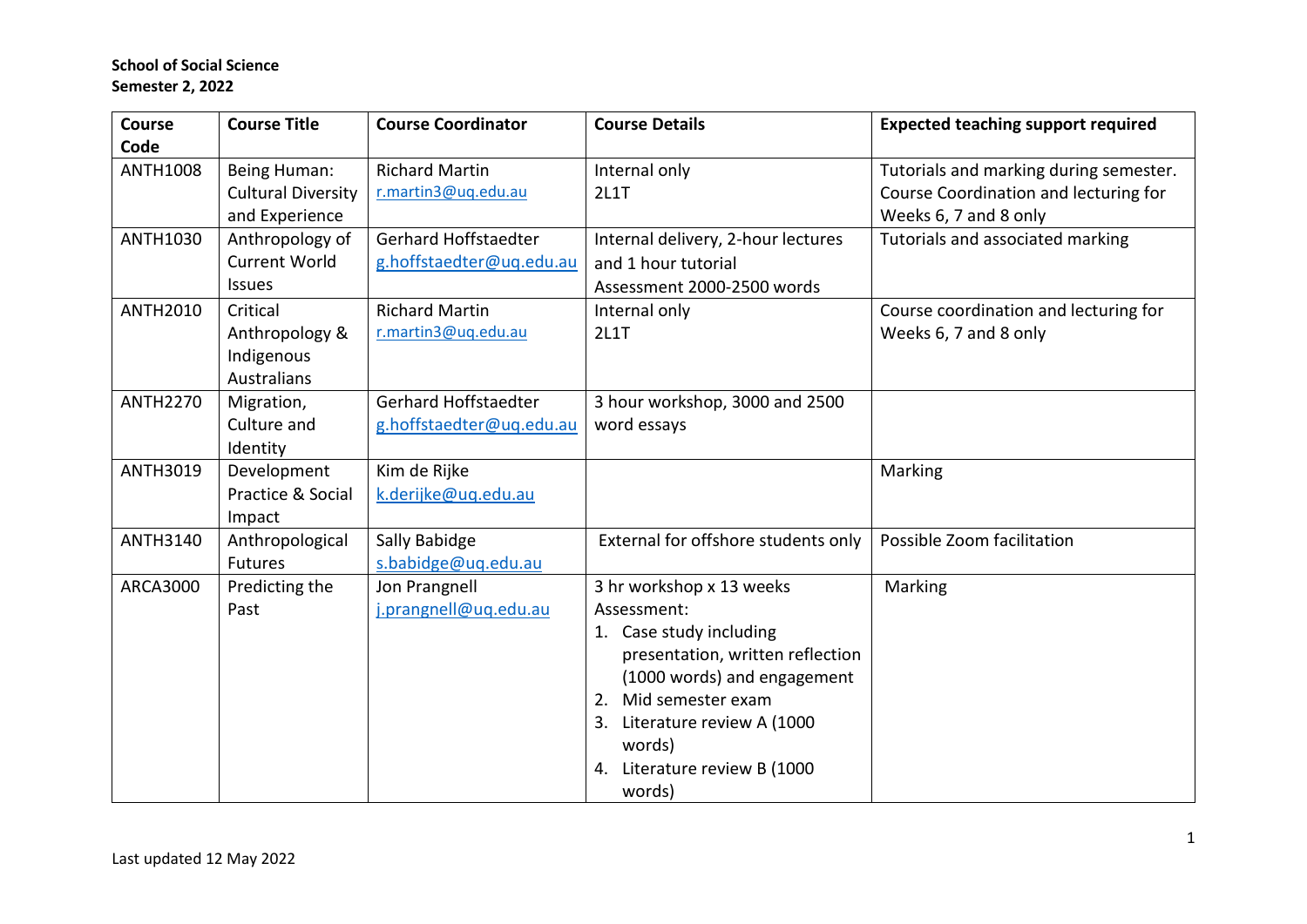| ARCS1001        | Doing<br>Archaeology                                                                                                 | <b>Tiina Manne</b><br>t.manne@uq.edu.au | Internal; 2 hour lecture; 1 hour<br>practical x 2 for 10 weeks; 2500<br>words/student (5 digital padlet<br>@500 words each) | Tutors for 1 hour practical x 2<br>Marking   |
|-----------------|----------------------------------------------------------------------------------------------------------------------|-----------------------------------------|-----------------------------------------------------------------------------------------------------------------------------|----------------------------------------------|
| ARCS2010        | Ancient<br>Technologies:<br>Experimental<br>and Analytical<br>Approaches to<br>Understanding<br>Past<br>Technologies | Chris Clarkson<br>c.clarkson@uq.edu.au  | Internal only, 1L2T<br>Practical based course at ATARC                                                                      | Facilitator 2 hours (6 weeks)                |
| ARCS2011        | Lithic Analysis:<br>Current and<br><b>Future Directions</b><br>for Research and<br>Heritage<br>Management            | Chris Clarkson<br>c.clarkson@uq.edu.au  | Internal only, 1L2T<br>Practical based course in<br>Archaeology lab                                                         | Facilitator 2 hours (6 weeks) and<br>marking |
| <b>ARCS2050</b> | Historical<br>Archaeology                                                                                            | Glenys McGowan<br>g.mcgowan@uq.edu.au   | Internal<br>2L, 1C<br>Marking requested for Cemetery<br>Exercise 1500 words                                                 | Marking                                      |
| ARCS2070        | Bioarchaeology                                                                                                       | Glenys McGowan<br>g.mcgowan@uq.edu.au   | Internal<br>2L, 2P<br>Marking requested for Report<br>assessment of 2000 words length                                       | <b>Facilitator practicals</b><br>Marking     |
| ARCS3010        | Field<br>Archaeology                                                                                                 | Alison Crowther<br>a.crowther@uq.edu.au | Internal, 1L 1C 4P, mid-sem exam,<br>field notes, 4500 word report                                                          | Facilitator for 7 x 4 hour practicals        |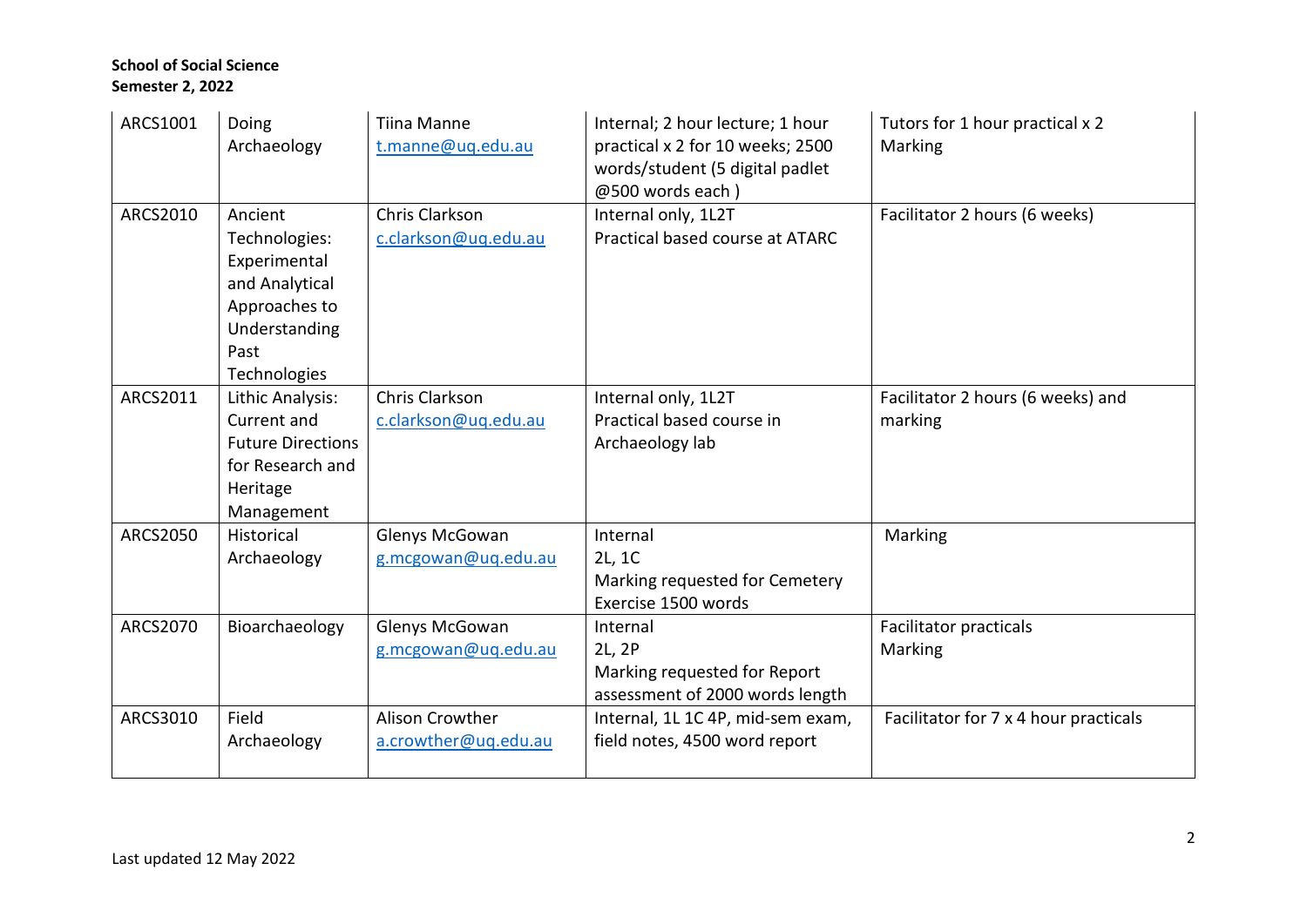| <b>CRIM1000</b> | Introduction to<br>Criminology | To be confirmed<br>Contact Robin Fitzgerald<br>in meantime<br>r.fitzgerald1@uq.edu.au | 2L1T<br>Assessment: Tutorial reflections,<br>annotated bibliography 1000 words,<br>case study 2000 words and<br>infographic | Tutors and associated marking<br>Coordinating tutor |
|-----------------|--------------------------------|---------------------------------------------------------------------------------------|-----------------------------------------------------------------------------------------------------------------------------|-----------------------------------------------------|
| <b>CRIM1019</b> | Introduction to                | To be confirmed                                                                       | Internal and external only for                                                                                              | Coordinating tutor (20 hours)                       |
|                 | <b>Criminal Justice</b>        |                                                                                       | offshore students                                                                                                           |                                                     |
|                 |                                | Contact Robin Fitzgerald                                                              |                                                                                                                             | Approx 8-9 tutorials including all                  |
|                 |                                | in meantime                                                                           | 2 hours of lecture content weekly,                                                                                          | marking for those tutorials                         |
|                 |                                | r.fitzgerald1@uq.edu.au                                                               | with in-person guest lectures 3-4                                                                                           |                                                     |
|                 |                                |                                                                                       | times across the semester. 1 hour                                                                                           |                                                     |
|                 |                                |                                                                                       | tutorials for 11 weeks of the                                                                                               |                                                     |
|                 |                                |                                                                                       | semester.                                                                                                                   |                                                     |
|                 |                                |                                                                                       | Assessment includes: Job analysis                                                                                           |                                                     |
|                 |                                |                                                                                       | (400 words), Group video                                                                                                    |                                                     |
|                 |                                |                                                                                       | presentation & reflection (10                                                                                               |                                                     |
|                 |                                |                                                                                       | minutes), Research paper (1500                                                                                              |                                                     |
|                 |                                |                                                                                       | words), Weekly worksheets                                                                                                   |                                                     |
| <b>CRIM2080</b> | <b>Global Security</b>         | Jonah Rimer                                                                           | Internal only                                                                                                               | marking                                             |
|                 |                                | j.rimer@uq.edu.au                                                                     | 3-hour workshop                                                                                                             |                                                     |
|                 |                                |                                                                                       | Assessment per student: 2x short                                                                                            |                                                     |
|                 |                                |                                                                                       | answer exercises @ 1,250 words                                                                                              |                                                     |
|                 |                                |                                                                                       | each (2,500 words total); essay                                                                                             |                                                     |
|                 |                                |                                                                                       | (2,000 words)                                                                                                               |                                                     |
| <b>CRIM2099</b> | Crime, Race and                | Robin Fitzgerald                                                                      | Internal, 2.50 hour seminar.                                                                                                | Marking                                             |
|                 | Gender                         | r.fitzgerald1@uq.edu.au                                                               | Assessments (1) Briefing paper                                                                                              |                                                     |
|                 |                                |                                                                                       | 1000 words                                                                                                                  |                                                     |
|                 |                                |                                                                                       | $(2)$ Essay 1500 words                                                                                                      |                                                     |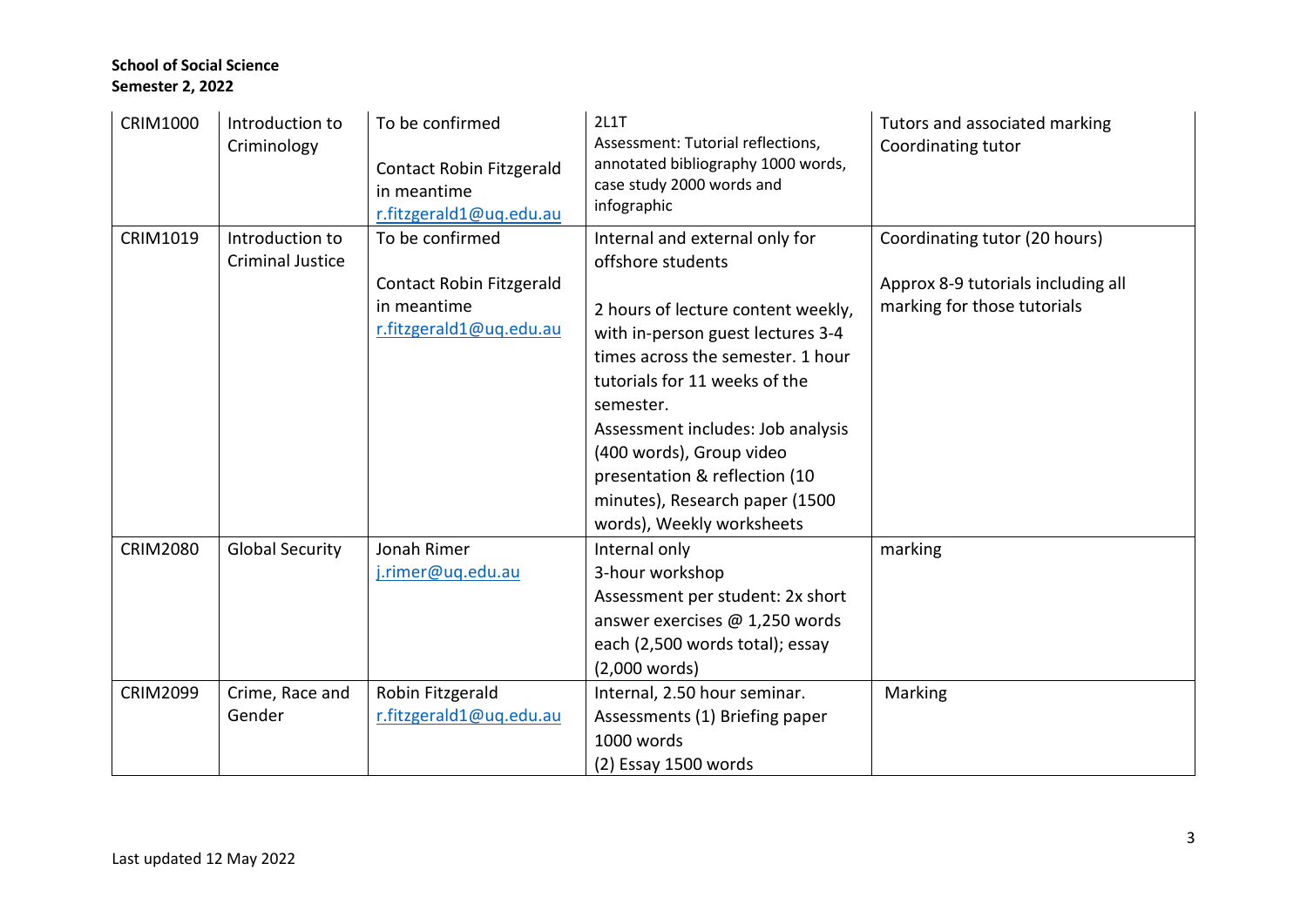| <b>CRIM2120</b> | <b>Australian Crime</b><br>Policy    | <b>Adrian Cherney</b><br>a.cherney@uq.edu.au                                                 | Internal $-2$ hour seminar<br><b>Assessment 1: Policy Briefing</b><br>paper: 800 words<br>Assessment 2: Collaborative group<br>exercise (in class assessment).<br>Assessment 3: Critical essay: 1800<br>words. | <b>Marking</b>          |
|-----------------|--------------------------------------|----------------------------------------------------------------------------------------------|----------------------------------------------------------------------------------------------------------------------------------------------------------------------------------------------------------------|-------------------------|
| <b>CRIM2200</b> | Policing and<br>Society              | <b>Adrian Cherney</b><br>a.cherney@uq.edu.au                                                 | External mode only<br>Assessment 1: Weekly blog -<br>marking estimation 15min per<br>student blog<br>Assessment 2: Online quiz 1 &<br>Online quiz 2.<br>Assessment 3: Workbook (2400<br>words)                 | Marking                 |
| <b>CRIM3039</b> | Advanced<br>Criminological<br>Theory | To be confirmed<br><b>Contact Robin Fitzgerald</b><br>in meantime<br>r.fitzgerald1@uq.edu.au | 3C<br>Assessment: group project, reflection<br>(1500 words), essay (2000 words)                                                                                                                                | Facilitator and marking |
| CRIM3100        | Correctional<br>Practice             | Robin Fitzgerald<br>r.fitzgerald1@uq.edu.au                                                  | External to offshore students only.<br>2.50 hour seminar<br>Assessments (1) treatment plan<br>2000 words. (2) take home<br>assignment 1200 words                                                               | Marking                 |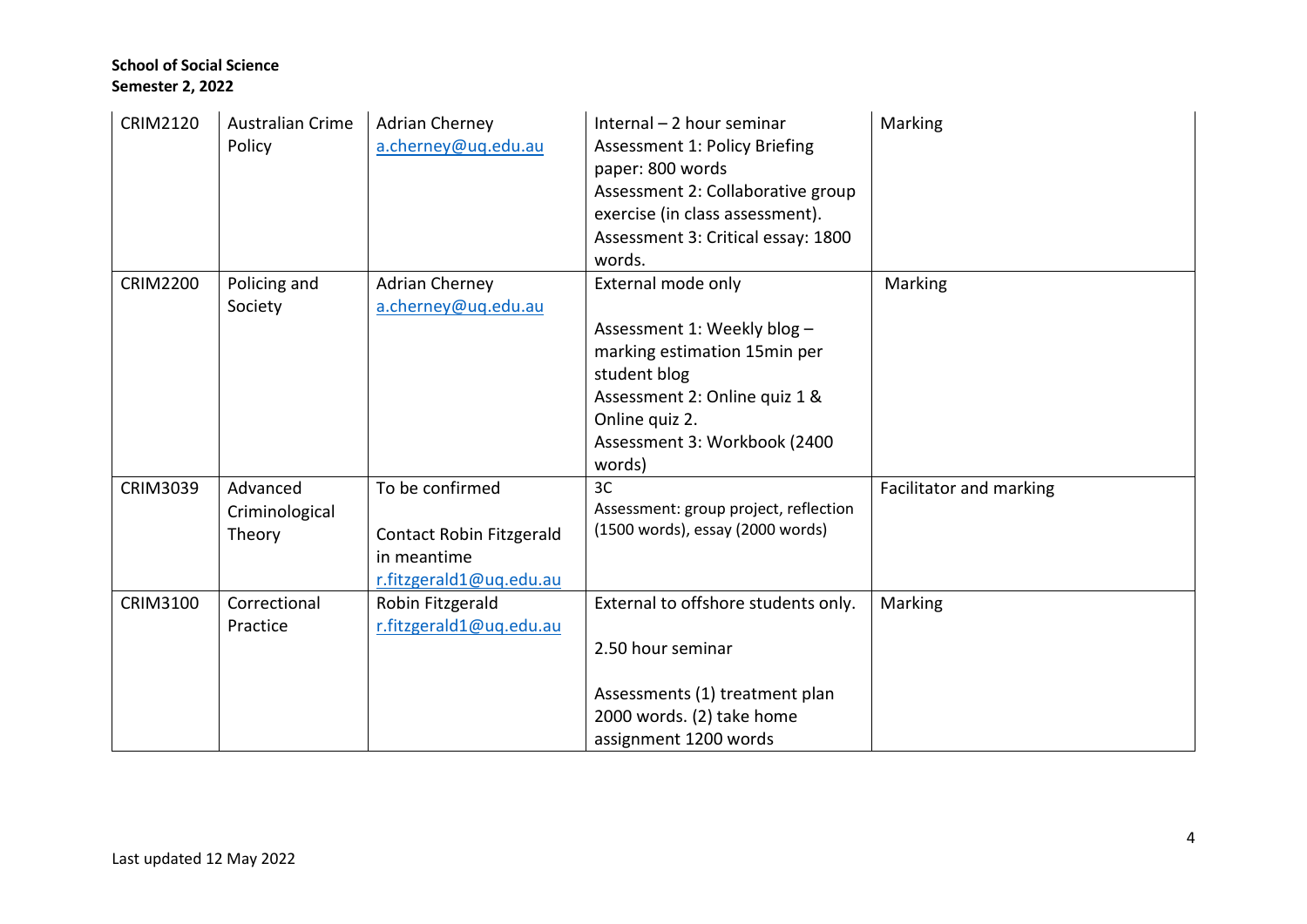| <b>CRIM7080</b> | Cyber<br>Criminology and<br><b>Global Security</b> | Jonah Rimer<br>j.rimer@uq.edu.au                                                                          | Internal + external only for<br>offshore students<br>3-hour workshop<br>Assessment per student per                                                                                                                                                                                                                 | Marking<br>Zoom in the room facilitator 13 weeks x<br>3 hours per week if required            |
|-----------------|----------------------------------------------------|-----------------------------------------------------------------------------------------------------------|--------------------------------------------------------------------------------------------------------------------------------------------------------------------------------------------------------------------------------------------------------------------------------------------------------------------|-----------------------------------------------------------------------------------------------|
|                 |                                                    |                                                                                                           | student: 2x short answer exercises<br>@ 1,500 words each (3,000 words<br>total); essay (2,500 words)                                                                                                                                                                                                               |                                                                                               |
| SOCY1030        | Introduction to<br>Health, Illness<br>and Society  | Rebecca Olson<br>r.olson@uq.edu.au                                                                        | Internal, 2 hour lecture, 1 hr<br>tutorial x 13 weeks<br>Assessments: group presentation,<br>quizzes & 1500 word report                                                                                                                                                                                            | $3 - 5$ tutorials and marking                                                                 |
| SOCY1070        | Inequality,<br>Society and the<br>Self             | Lynda Shevellar<br>I.shevellar@uq.edu.au                                                                  | Course material provided in online,<br>followed by 2-hour workshop every<br>week for 12 weeks.<br>One workshop online if required,<br>with remaining workshops on<br>campus.<br>Assessment: 2 items<br>25% Infographic = 500 words<br>(equivalent)<br>50% Journal entries = $5 \times 500$<br>words = $2500$ words | Tutors to take workshops<br>Marking<br>A coordinating tutor depending on<br>enrolment numbers |
| SOCY2020        | Sociology of the<br>Environment                    | To be confirmed.<br>Contact Kristen Lyons for<br>further information in<br>interim.<br>k.lyons3@uq.edu.au | 3C<br>This course will be taught in both<br>internal and external only for<br>offshore students.                                                                                                                                                                                                                   | Zoom in the room facilitator if required.                                                     |